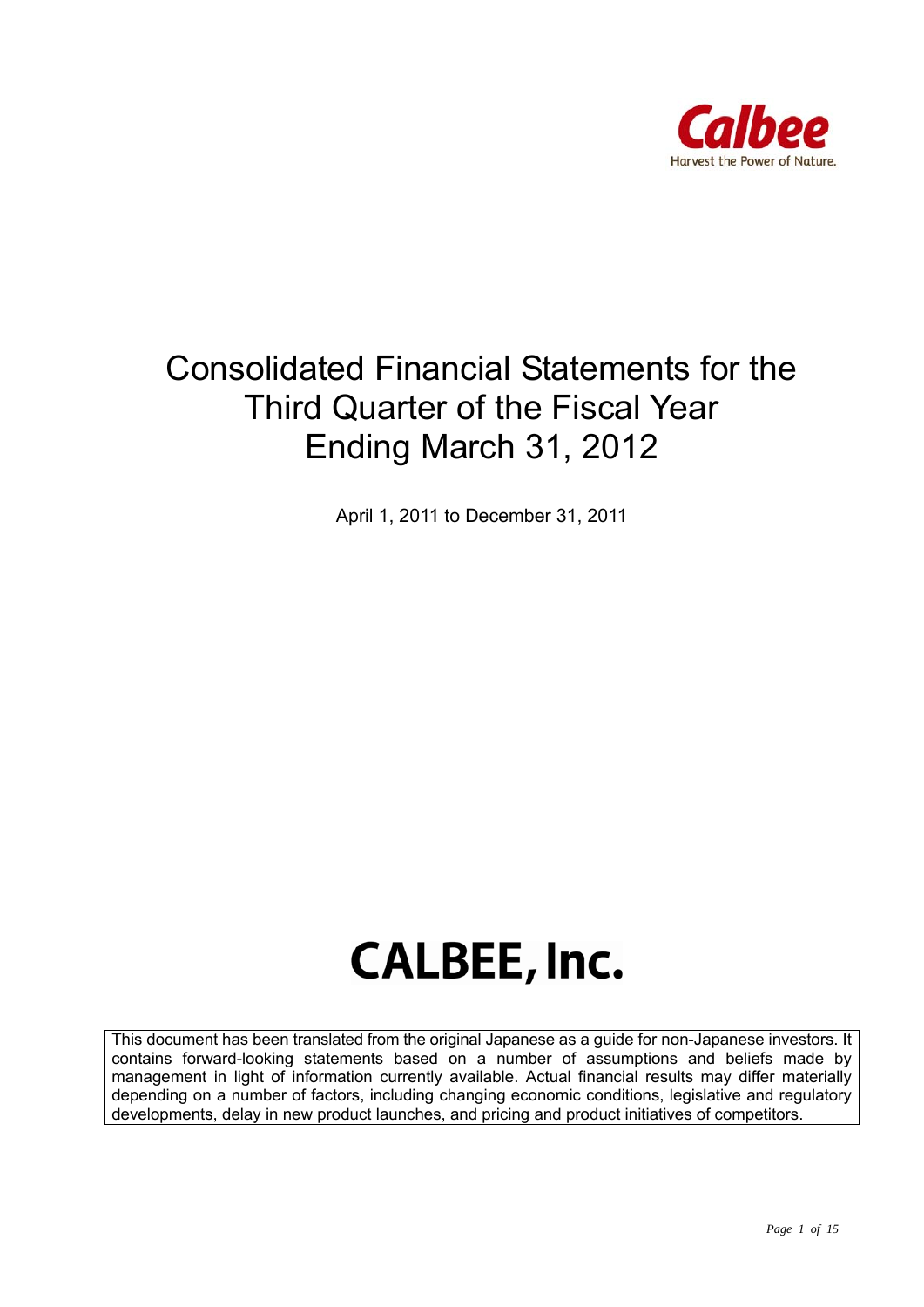#### **SUMMARY OF FINANCIAL STATEMENTS (consolidated)**

Third Quarter Results for the Fiscal Year Ending March 31, 2012

**CALBEE, Inc.** February 1, 2012

http://www.calbee.co.jp/english/

Stock exchange listings: Tokyo 1<sup>st</sup> section, code number 2229<br>Contact: Isao Hirakawa Executive Officer Finance and Accounting Group Telephone: +81-3-5220-6222

Representative: Shuji Ito, President & COO, Representative Director

Scheduled date for submission of the third quarter financial report: February 10, 2012

Scheduled date for distribution of dividends: --

Availability of supplementary explanatory material for the third quarter results: Available

Quarterly results presentation meeting: Yes (telephone conference for institutional investors and analysts)

#### **1) Consolidated results for the first nine months (April 1, 2011 to December 31, 2011) of the fiscal year ending**

| March 31, 2012 |  |                                 |  |
|----------------|--|---------------------------------|--|
|                |  | (1) Consolidated Operating Pess |  |

| (1) Consolidated Operating Results | Millions of yen, rounded down |          |                   |          |
|------------------------------------|-------------------------------|----------|-------------------|----------|
|                                    | Nine months ended             |          | Nine months ended |          |
|                                    | December 31, 2011             |          | December 31, 2010 |          |
|                                    |                               | % change |                   | % change |
|                                    | 120.013                       | 1.4      | 118.343           | 8.3      |
|                                    | 8.669                         | (4.7)    | 9.094             | 25.5     |
|                                    | 8.402                         | (5.1)    | 8.859             | 22.1     |
|                                    | 4.325                         | (9.7)    | 4.789             | 28.1     |
|                                    | 134.54                        |          | 166.00            |          |
|                                    | 131.83                        |          | --                |          |

Notes: 1. The percentages shown above are a comparison with the same period in the previous fiscal year.

2. Comprehensive income: Nine months ended December 31, 2011: ¥4,367 million (-3.7%)

Nine months ended December 31, 2010: ¥4,534 million (-- %)

3. Figures for earnings per share (diluted) for the nine months ended December 31, 2010 are not recorded as although there was a balance of new share subscription rights the Company was not listed at that time, meaning that an average share price for the period cannot be obtained.

#### (2) Consolidated Financial Position *Millions of yen, rounded down*

| $\sim$                                                         |                         |                      |
|----------------------------------------------------------------|-------------------------|----------------------|
|                                                                | As of December 31, 2011 | As of March 31, 2011 |
| Total assets.                                                  | 102.108                 | 99.393               |
|                                                                | 77.579                  | 72.924               |
| Shareholders' equity/total assets (%)                          | 72.                     | 70.7                 |
| Shareholders' equity: As of December 31, 2011: ¥74,228 million |                         |                      |

As of March 31, 2011: ¥70,235 million

#### **2) Dividends per share**

|          |                | Yen                 |
|----------|----------------|---------------------|
|          | FY ended       | FY ending           |
|          | March 31, 2011 | March 31, 2012      |
|          | 00.00          | 00.00               |
| Year-end | 28.00          | 32.00<br>(forecast) |
| Annual   | 28.00          | 32.00<br>(forecast) |

Note: Changes from the most recently announced dividend forecast: None

#### **3) Consolidated forecasts for the fiscal year ending March 31, 2012 (April 1, 2011 to March 31, 2012)**

|                                      | Millions of yen |  |
|--------------------------------------|-----------------|--|
| Fiscal year ending<br>March 31, 2012 |                 |  |
|                                      | % change        |  |
| 160,000                              | 2.9             |  |
| 11.000                               | 2.6             |  |
| 10.600                               | 0.3             |  |
| 6.000                                | 41              |  |
| 185.75                               |                 |  |

Note: 1. The percentages shown above are a comparison with the full year period of the previous fiscal year.

2. Changes from the most recently announced results forecast: None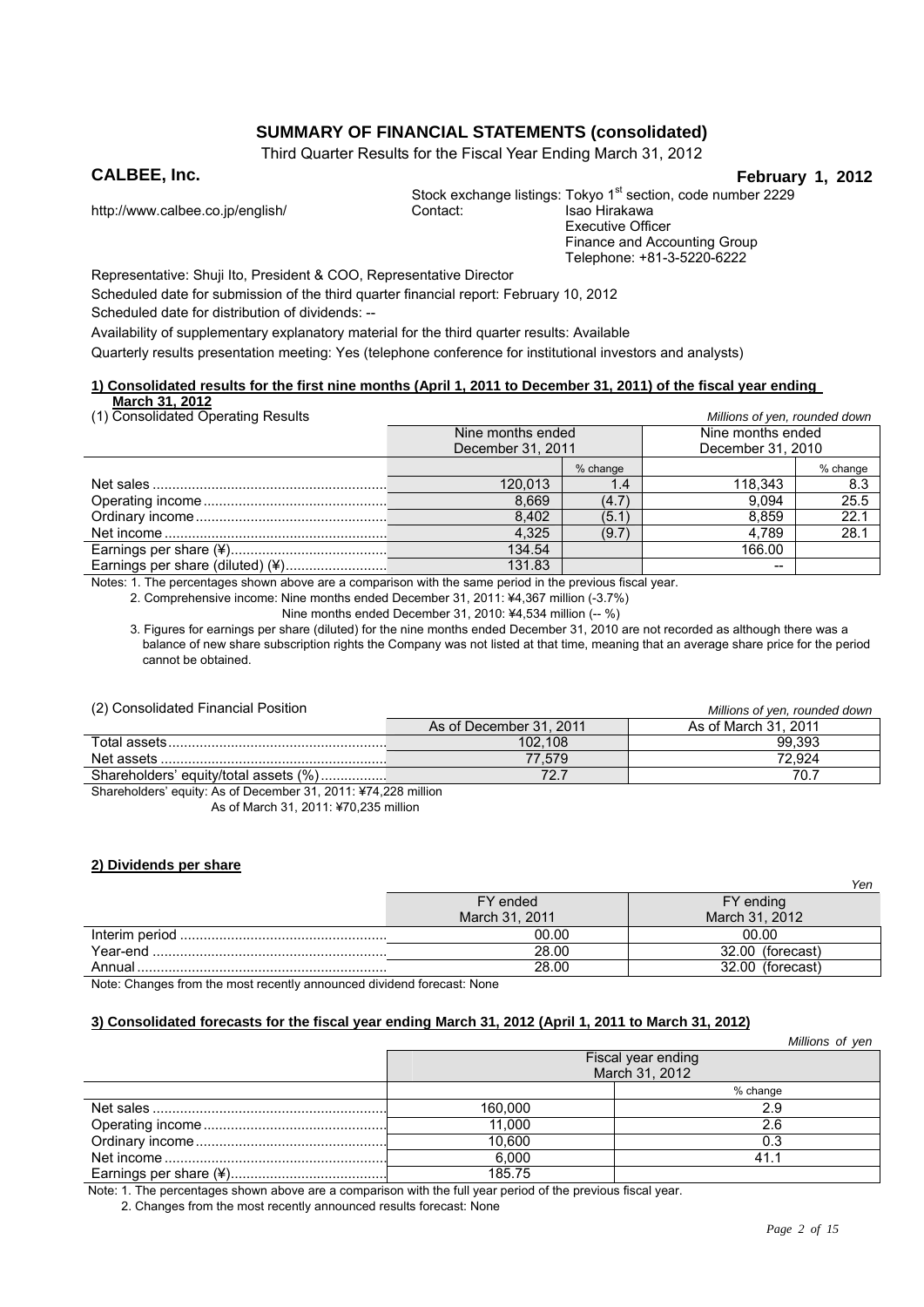#### **4) Other**

- **(1) Transfer of important subsidiaries during the period:** Yes
	- Note: Indicates transfers of specified subsidiaries resulting in changes in the scope of consolidation during the period under review.
	- One company added to scope of consolidation: HAITAI-CALBEE Co., Ltd.
- **(2) Use of special accounting procedures:** None
- **(3) Changes in accounting policy, changes in accounting estimates, and restatements:** 
	- 1. Changes following revisions to accounting standards: None
		- 2. Other changes: None
		- 3. Changes in accounting estimates: None
		- 4. Restatements: None

#### **(4) Number of outstanding shares (common stock)**

|                                                             | December 31, 2011: | March 31, 2011:    |
|-------------------------------------------------------------|--------------------|--------------------|
| Number of shares outstanding<br>(including treasury shares) | 32,301,450 shares  | 31,917,450 shares  |
|                                                             |                    |                    |
| Number of treasury shares                                   | -- shares          | -- shares          |
|                                                             | Nine months to     | Nine months to     |
|                                                             | December 31, 2011: | December 31, 2010: |
| Average number of shares during the period                  | 32,150, 572 shares | 28,853,541 shares  |

Note: On January 14, 2011 a 50 for 1 share split was conducted for common shares.

#### **Important Notice**

Disclosure of status of quarterly report review procedures:

At time of disclosure of this quarterly financial report the company was not subject to the review procedures for quarterly securities reports as stipulated under the Financial Instruments and Exchange Law; therefore these review procedures have not been completed.

#### **Appropriate use of financial forecasts and other items**

- 1. Forecasts, etc., recorded in this document include forward-looking statements that are based on management's estimates, assumptions and projections at the time of publication. A number of factors could cause actual results to differ materially from expectations. For further details of forecasts please see Page 6, 1. Operating Results (3) Consolidated forecasts for the fiscal year ending March 31, 2012
- 2. On January 14, 2011 a 50 for 1 share split was conducted for common shares.
- 3. The earnings per share forecast for the fiscal year ending March 31, 2012 is calculated using 32,301,450 shares as the expected average number of shares for the period.
- 4. CALBEE, Inc. has scheduled a telephone conference for institutional investors and analysts for February 1, 2012. An audio recording of the telephone conference will be made available on the Calbee website after the conference.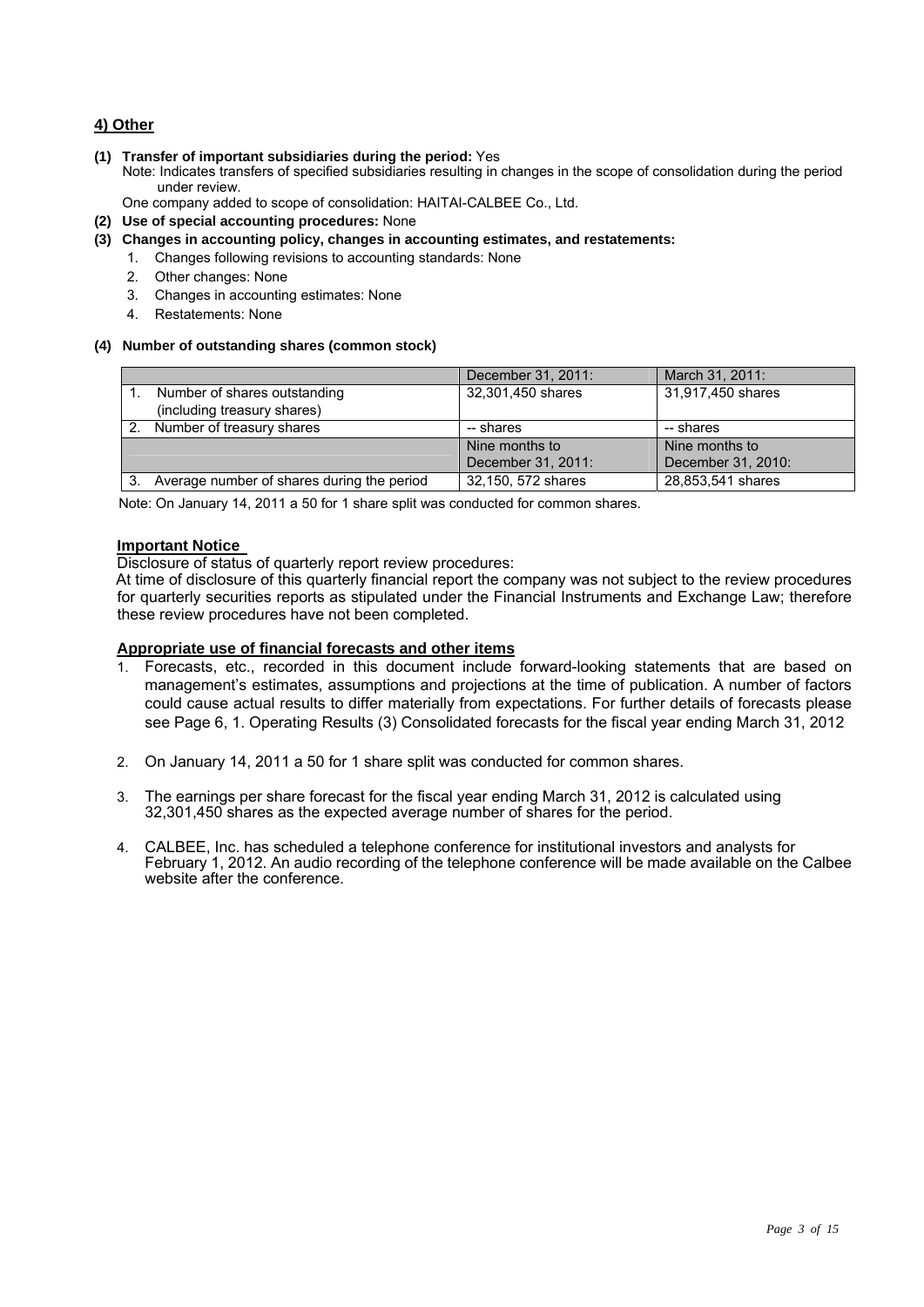### **Contents**

| 1. Operating Results                                                   |    |
|------------------------------------------------------------------------|----|
|                                                                        | 5  |
|                                                                        | 5  |
| (3) Consolidated forecasts for the fiscal year ending March 31, 2012   | 6  |
| 2. Summary information and related items                               |    |
|                                                                        | 6  |
|                                                                        | 6  |
| (3) Changes in accounting policy, changes in accounting estimates, and | 6  |
|                                                                        |    |
| 3. Consolidated financial statements                                   |    |
|                                                                        | 7  |
| (2) Consolidated statements of income and comprehensive income         | 9  |
| Nine-month period ended December 31, 2011                              |    |
|                                                                        | 9  |
| Consolidated statements of comprehensive income                        | 10 |
| Three-month period ended December 31, 2011                             |    |
|                                                                        | 11 |
| Consolidated statements of comprehensive income                        | 12 |
|                                                                        | 13 |
|                                                                        | 15 |
|                                                                        | 15 |
| (6) Note on occurrence of significant changes to shareholders' equity  | 15 |
|                                                                        |    |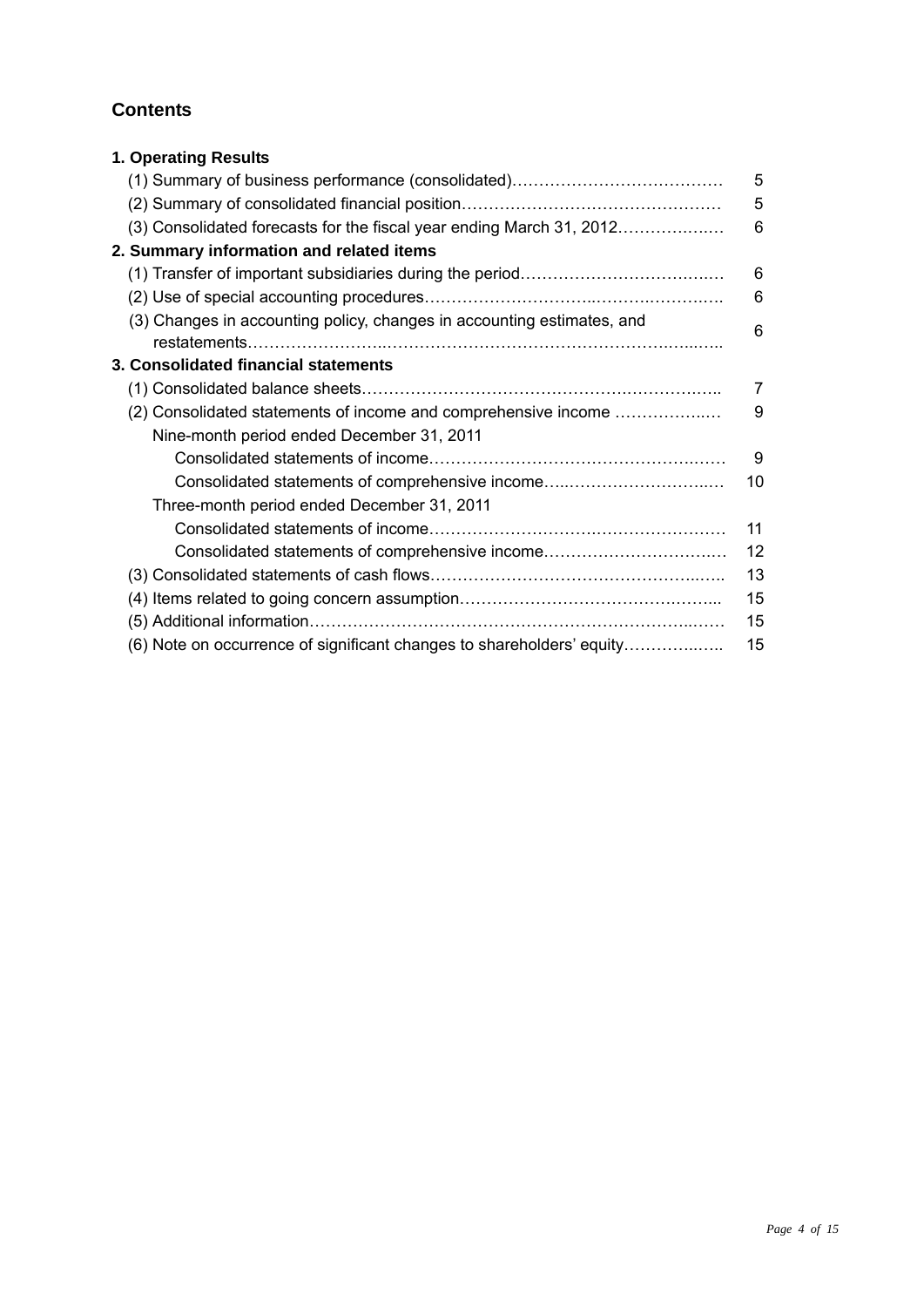#### **1. Operating Results**

#### **(1) Summary of business performance (consolidated)**

(All comparisons are with the first nine months of the previous fiscal year, unless stated otherwise.)

During the nine-month period under review, consumer spending improved due to factors including reconstruction demand following the Great East Japan Earthquake in March. However, continued recessionary concerns in Europe and North America along with the strong yen lent ongoing uncertainty to the outlook.

In snack foods, the market has yet to achieve a full-fledged recovery despite an end to the sense of voluntary constraint among consumers in the period after the Great East Japan Earthquake.

In this environment, Calbee Group (hereafter "Calbee") has actively developed new products, advertising and in-store promotions to recover from the sales decrease in April and May following the disaster and to speedily recover from the damage incurred in the disaster at four factories. Consequently, we were able to resume production at all lines by the end of May and sales have been steadily recovering since June.

As a result, consolidated net sales for the nine-month period increased 1.4% to ¥120,013 million.

In terms of profitability, operating income decreased 4.7% to ¥8,669 million, ordinary income decreased 5.1% to ¥8,402 million, and net income decreased 9.7% to ¥4,325 million due to increases in distribution expenses from the effects of the earthquake and prices of raw materials, and despite continued pursuit of cost reduction measures.

#### **Result by business:**

#### **Food production and sales business**

Net sales increased by 1.2% to ¥118,233 million.

Snack foods:

Snack food sales increased 0.7% to ¥103,585 million.

1. Potato-based snacks

Potato Chips: Added content volume promotions and active introduction of limited period and region-special offers were not sufficient to fully offset the decline from the effects of the earthquake.

Jagarico: Sales increased, supported by strong sales of limited offer Salted cod roe & Butter flavor and others.

Jagabee: Sales increased due to nationwide sales of new flavor Pepper and Salt, and other factors.

2. Flour-based snacks

Sales for the overall period were lower due to the effects of factors including restraints on in-store promotions on April and May and despite actively promoting limited offer products.

3. Corn-based snacks

Sales were higher year on year, supported by strong sales of staple products such as Mike Popcorn, Doritos and Cheetos.

Other products (Processed bread and Cereal)

Net sales increased 4.7% to ¥14,647 million, with sales of processed bread and cereal trending favorably. Sales of processed breads increased due to the effects of discount campaigns and an increase in the number of stores handling the products. Sales of cereal grew for the period supported by a restart in production of Fruits Granola.

#### **Other businesses**

Net sales increased 16.0% to ¥1,780 million, supported by sales growth in both the distribution business and the sales promotion tools business.

#### **(2) Summary of consolidated financial position**

(All comparisons are with the end of the previous fiscal year, unless stated otherwise.)

Total assets as of December 31, 2011 were ¥102,108 million, an increase of ¥2,715 million from the end of the previous fiscal year. The primary contributing factor was an increase in inventory assets and accounts receivable following an increase in sales. This exceeded a reduction in non-current assets that arose from depreciation and amortization expenses exceeding the amount of investment.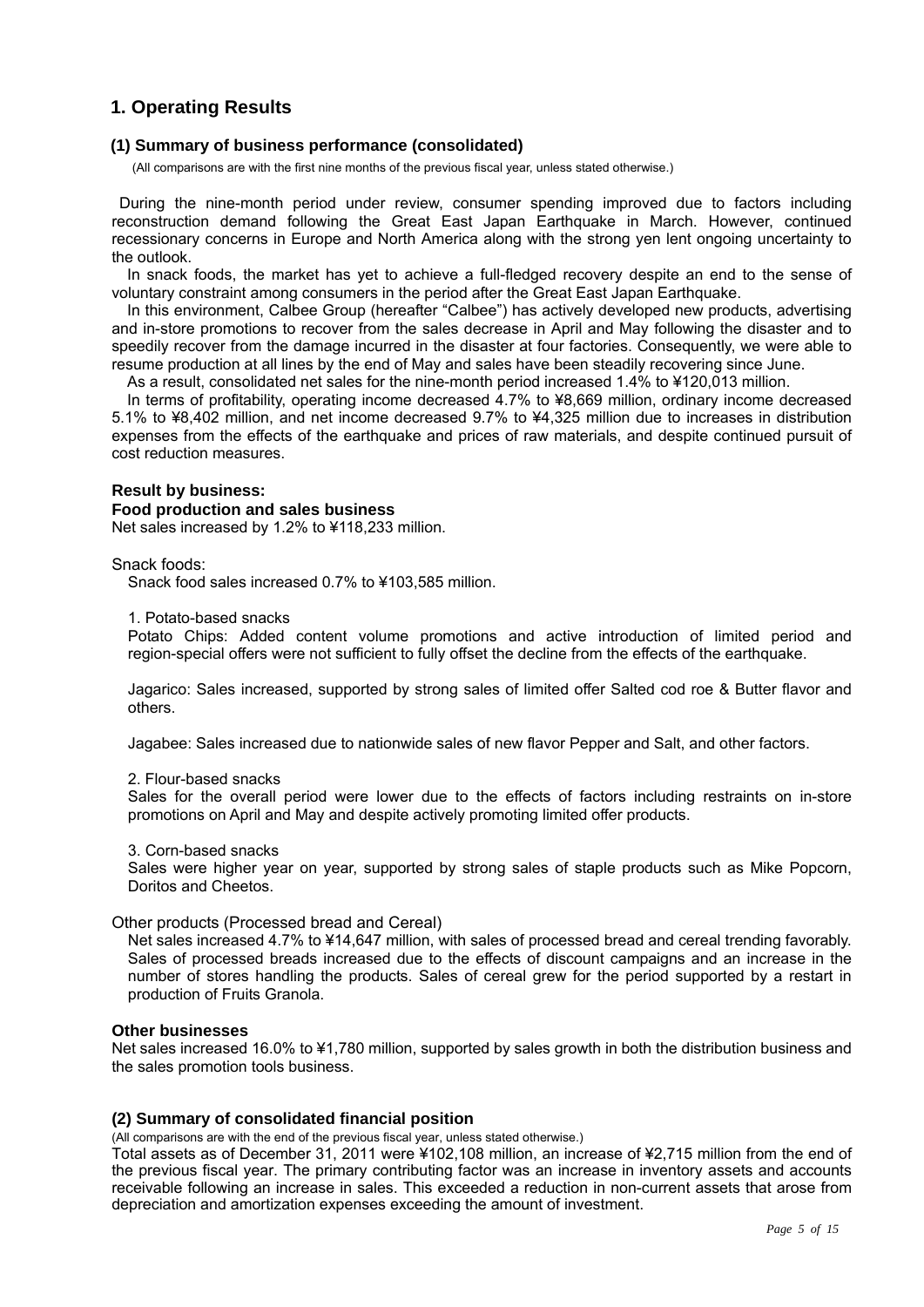Liabilities decreased ¥1,939 million to ¥24,529 million, with reductions in accrued expenses and reserves for loss on disaster offsetting an increase in accounts payable.

Net assets increased ¥4,654 million to ¥77,579 million, reflecting the recording of net income for the period and other factors for the period.

As a result, the equity ratio increased 2.0 percentage points from the end of the previous fiscal year to 72.7% and net assets per share was ¥2,297.99.

#### Cash flow

.

Cash and cash equivalents as of December 31, 2011 were ¥11,241 million, ¥6,997 million lower than at the end of the previous fiscal year. The main contributing factors are detailed below.

#### Cash flows from operating activities

Net cash used in operating activities during the period under review was an outflow of ¥2,827 million, compared to an inflow of ¥4,607 million for the first nine months of the previous fiscal year. Factors increasing operating cash flow included income before income taxes and minority interests of ¥8,456 million and depreciation and amortization of ¥4,947 million; however, factors decreasing operating cash flow included an increase in accounts receivable of ¥8,481 million and increase in inventory of ¥1,521 million and income taxes paid of ¥4,212 million

#### Cash flows from investing activities

Net cash used in investing activities during the period under review was outflow of ¥3,257 million, compared to an inflow of ¥872 million for the first nine months of the previous fiscal year. The primary contributing factor was ¥3,156 million in payments for acquisition of tangible non-current assets.

#### Cash flows from financing activities

Net cash used in financing activities during the period under review was an outflow of ¥690 million, compared to an outflow of ¥3,858 million in the first nine months of the previous fiscal year. This was primarily due to cash dividends paid of ¥1,011 million, which exceeded cash inflow of ¥614 million arising from the exercise of stock options.

#### **(3) Consolidated forecasts for the fiscal year ending March 31, 2012**

Results for the year to date are largely in accordance with plans, and there are no changes to the forecasts issued on October 28, 2011.

#### **2. Summary information and related items**

- (1) Transfer of important subsidiaries during the period: In July 2011, a joint venture company HAITAI-CALBEE Co., Ltd. was established by Calbee and major Korean confectionary maker HAITAI Confectionery & Foods Co., Ltd. as part of measures to expand Calbee sales in the Korean snack market, which stands alongside Japan and China as a key Asian market. This joint venture has been included in the scope of consolidation from the second quarter of the current fiscal year.
- (2) Use of special accounting procedures: No applicable items.
- (3) Changes in accounting policy, changes in accounting estimates, and restatements: No applicable items.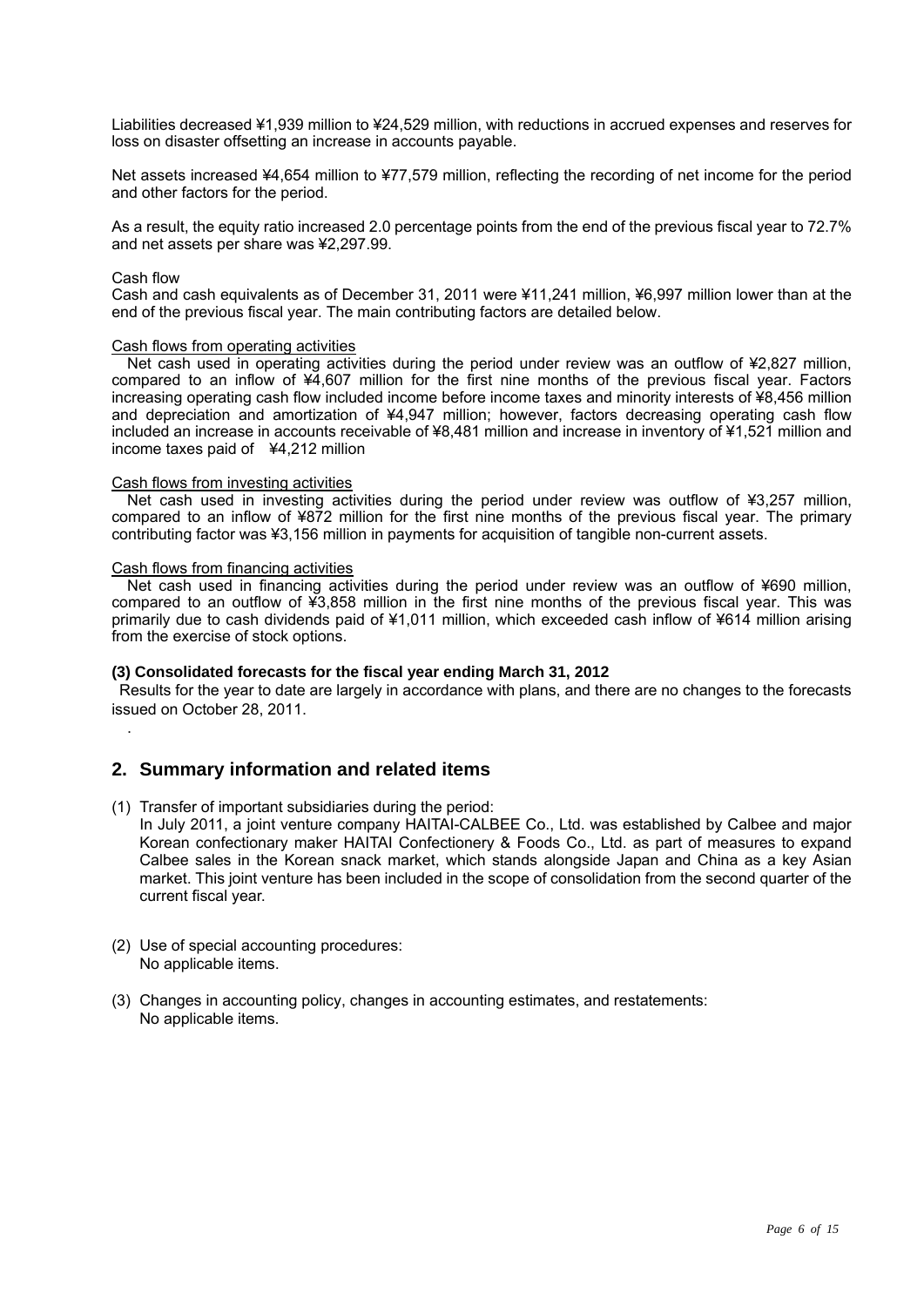| 3. Consolidated Financial Statements   |                   |                               |
|----------------------------------------|-------------------|-------------------------------|
| (1) Consolidated Balance Sheets        |                   | Millions of yen, rounded down |
|                                        | As of             | As of                         |
|                                        | December 31, 2011 | March 31, 2011                |
| <b>ASSETS</b>                          |                   |                               |
| <b>Current assets</b>                  |                   |                               |
| Cash and deposits                      | 11,241            | 18,238                        |
| Notes and accounts receivable-trade    | 19,531            | 11,139                        |
| Inventories                            | 5,767             | 4,276                         |
| Other                                  | 5,767             | 3,779                         |
| Allowance for doubtful accounts        | (20)              | (14)                          |
| <b>Total current assets</b>            | 42,288            | 37,420                        |
| Noncurrent assets                      |                   |                               |
| Property, plant and equipment          |                   |                               |
| Buildings and structures, net          | 20,774            | 21,678                        |
| Machinery, equipment and vehicles, net | 13,688            | 14,550                        |
| Land                                   | 10,729            | 10,707                        |
| Construction in progress               | 916               | 619                           |
| Other, net                             | 825               | 922                           |
| Total property, plant and equipment    | 46,933            | 48,478                        |
| Intangible assets                      |                   |                               |
| Goodwill                               | 4,671             | 4,822                         |
| Other                                  | 1,579             | 1,911                         |
| Total intangible assets                | 6,251             | 6,734                         |
| Investments and other assets           |                   |                               |
| Investments and other assets, gross    | 6,729             | 6,855                         |
| Allowance for doubtful accounts        | (94)              | (94)                          |
| Total investments and other assets     | 6,634             | 6,761                         |
| <b>Total noncurrent assets</b>         | 59,820            | 61,973                        |
| <b>Total assets</b>                    | 102,108           | 99,393                        |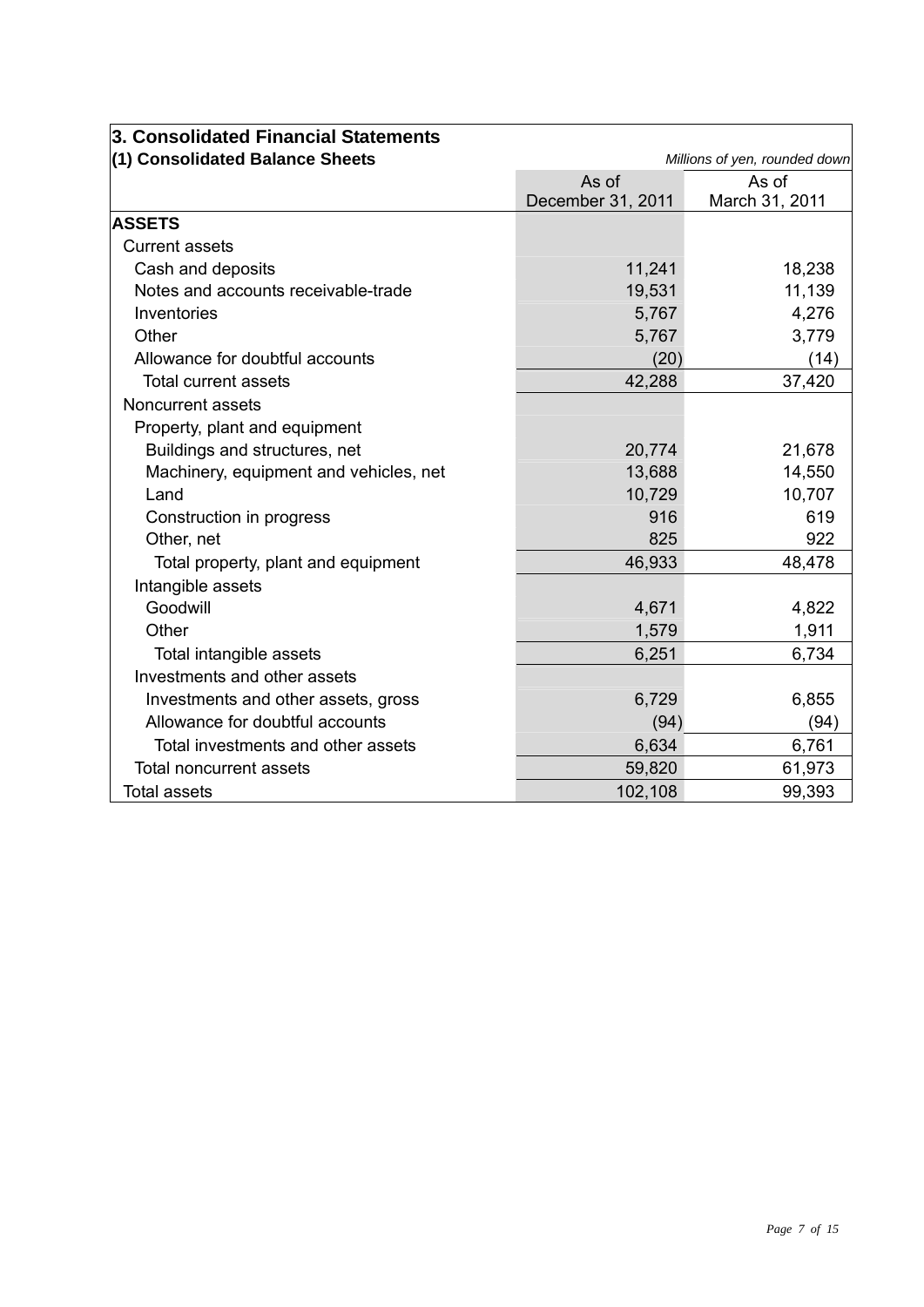| <b>Consolidated Balance Sheets, continued</b>         |                   |                               |
|-------------------------------------------------------|-------------------|-------------------------------|
|                                                       |                   | Millions of yen, rounded down |
|                                                       | As of             | As of                         |
|                                                       | December 31, 2011 | March 31, 2011                |
| <b>LIABILITIES</b>                                    |                   |                               |
| <b>Current liabilities</b>                            |                   |                               |
| Accounts payable-trade                                |                   | 5,656                         |
| Notes and accounts payable-trade                      | 7,085             |                               |
| Short-term loans payable                              | 73                | 107                           |
| Current portion of long-term loans payable            |                   | 182                           |
| Accounts payable-other                                | 2,555             | 3,914                         |
| Income taxes payable                                  | 1,578             | 2,443                         |
| Provision for bonuses                                 | 2,202             | 3,096                         |
| Provision for directors' bonuses                      | 192               | 182                           |
| Reserve for loss on disaster                          | 57                | 1,378                         |
| Other                                                 | 5,263             | 4,327                         |
| <b>Total current liabilities</b>                      | 19,008            | 21,288                        |
| <b>Noncurrent liabilities</b>                         |                   |                               |
| Long-term loans payable                               | 6                 | 9                             |
| Provision for retirement benefits                     | 3,611             | 3,335                         |
| Provision for directors' retirement benefits          | 493               | 424                           |
| Asset retirement obligations                          | 666               | 658                           |
| Other                                                 | 742               | 752                           |
| <b>Total noncurrent liabilities</b>                   | 5,520             | 5,180                         |
| <b>Total liabilities</b>                              | 24,529            | 26,469                        |
| <b>NET ASSETS</b>                                     |                   |                               |
| Shareholders' equity                                  |                   |                               |
| Capital stock                                         | 11,052            | 10,744                        |
| Capital surplus                                       | 10,620            | 10,312                        |
| Retained earnings                                     | 53,370            | 49,938                        |
| Total shareholders' equity                            | 75,043            | 70,995                        |
| Accumulated other comprehensive income                |                   |                               |
| Valuation difference on available-for-sale securities | (17)              | (62)                          |
| Foreign currency translation adjustment               | (797)             | (697)                         |
| Total accumulated other comprehensive income          | (814)             | (759)                         |
| Subscription rights to shares                         | 101               | 102                           |
| Minority interests                                    | 3,249             | 2,585                         |
| Total net assets                                      | 77,579            | 72,924                        |
| <b>Total liabilities and net assets</b>               | 102,108           | 99,393                        |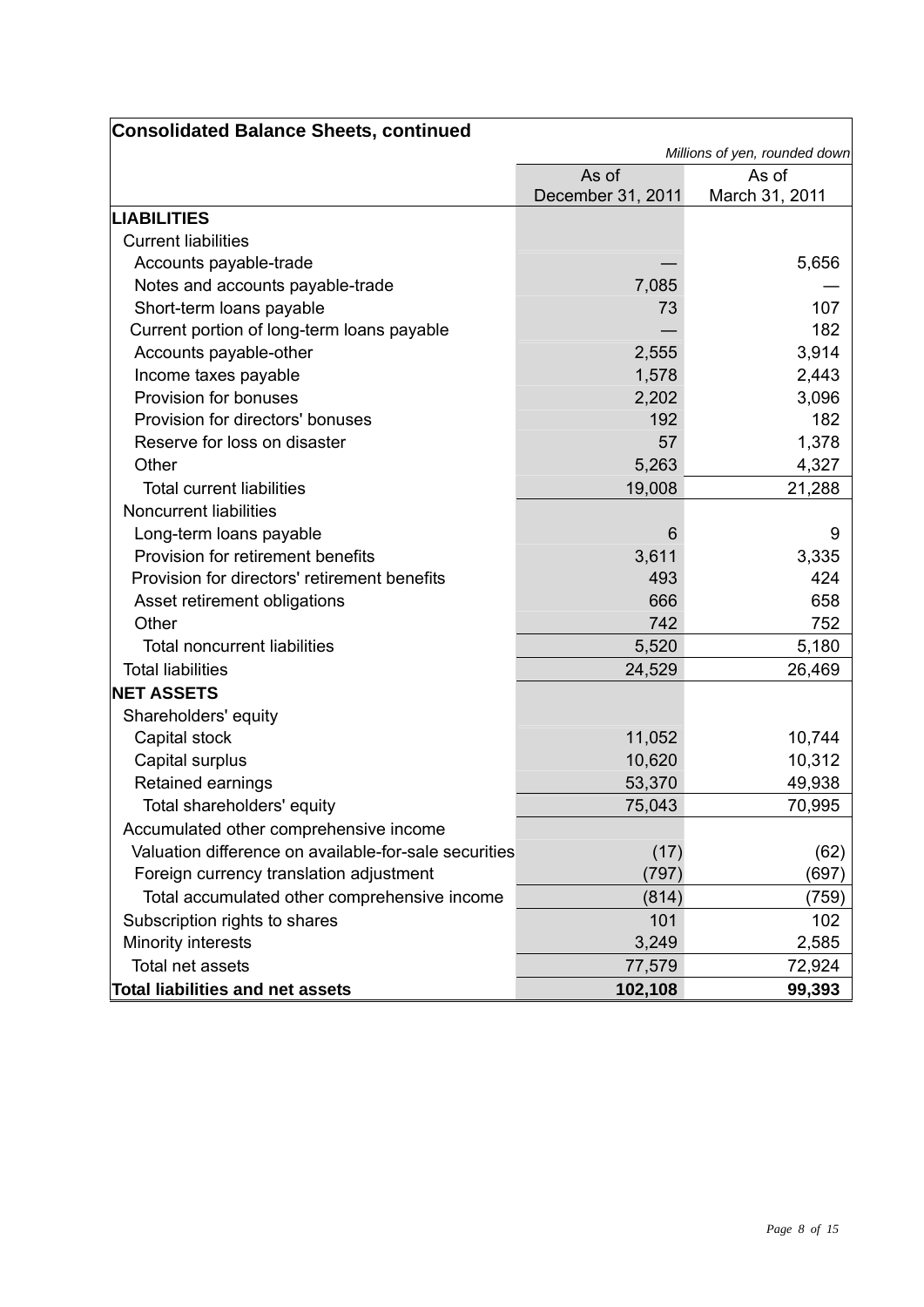## **(2) Consolidated statements of income and comprehensive income**

#### **Nine-month period ended December 31, 2011 Consolidated statements of income**

|                                                    | Millions of yen, rounded down |                   |  |
|----------------------------------------------------|-------------------------------|-------------------|--|
|                                                    | April 1, 2011 to              | April 1, 2010 to  |  |
|                                                    | December 31, 2011             | December 31, 2010 |  |
| Net sales                                          | 120,013                       | 118,343           |  |
| Cost of sales                                      | 69,546                        | 68,382            |  |
| Gross profit                                       | 50,467                        | 49,961            |  |
| Selling, general and administrative expenses       | 41,797                        | 40,866            |  |
| Operating income                                   | 8,669                         | 9,094             |  |
| Non-operating income                               |                               |                   |  |
| Interest income                                    | 17                            | 8                 |  |
| Dividends income                                   | 51                            | 55                |  |
| Real estate income                                 | 51                            | 51                |  |
| Settlement of consignment money for recycling      | 79                            | 98                |  |
| Other                                              | 220                           | 179               |  |
| Total non-operating income                         | 421                           | 393               |  |
| Non-operating expenses                             |                               |                   |  |
| Interest expenses                                  |                               | 51                |  |
| Foreign exchange losses                            | 535                           | 405               |  |
| Other                                              | 147                           | 172               |  |
| Total non-operating expenses                       | 687                           | 628               |  |
| Ordinary income                                    | 8,402                         | 8,859             |  |
| <b>Extraordinary income</b>                        |                               |                   |  |
| Gain on sales of noncurrent assets                 | 10                            | 953               |  |
| Subsidies income                                   | 230                           | 27                |  |
| Gain on negative goodwill                          | 175                           |                   |  |
| Reversal of allowance for doubtful accounts        |                               | 57                |  |
| Reversal of provision for loss on disaster         | 163                           |                   |  |
| Other                                              |                               | 58                |  |
| Total extraordinary income                         | 581                           | 1,096             |  |
| <b>Extraordinary loss</b>                          |                               |                   |  |
| Loss on sales of noncurrent assets                 | 29                            | 27                |  |
| Loss on retirement of noncurrent assets            | 56                            | 358               |  |
| Loss on disaster                                   | 258                           |                   |  |
| Loss on liquidation of subsidiaries and affiliates | 129                           |                   |  |
| Loss on adjustment for changes of accounting       |                               | 351               |  |
| standard for asset retirement obligations          |                               |                   |  |
| Other                                              | 53                            | 198               |  |
| Total extraordinary losses                         | 528                           | 935               |  |
| Income before income taxes and minority interests  | 8,456                         | 9,019             |  |
| Income taxes-current                               | 3,391                         | 3,854             |  |
| Income taxes-deferred                              | 451                           | 33                |  |
| Total income taxes                                 | 3,843                         | 3,887             |  |
| Income before minority interests                   | 4,613                         | 5,131             |  |
| Minority interests in income                       | 287                           | 342               |  |
| Net income                                         | 4,325                         | 4,789             |  |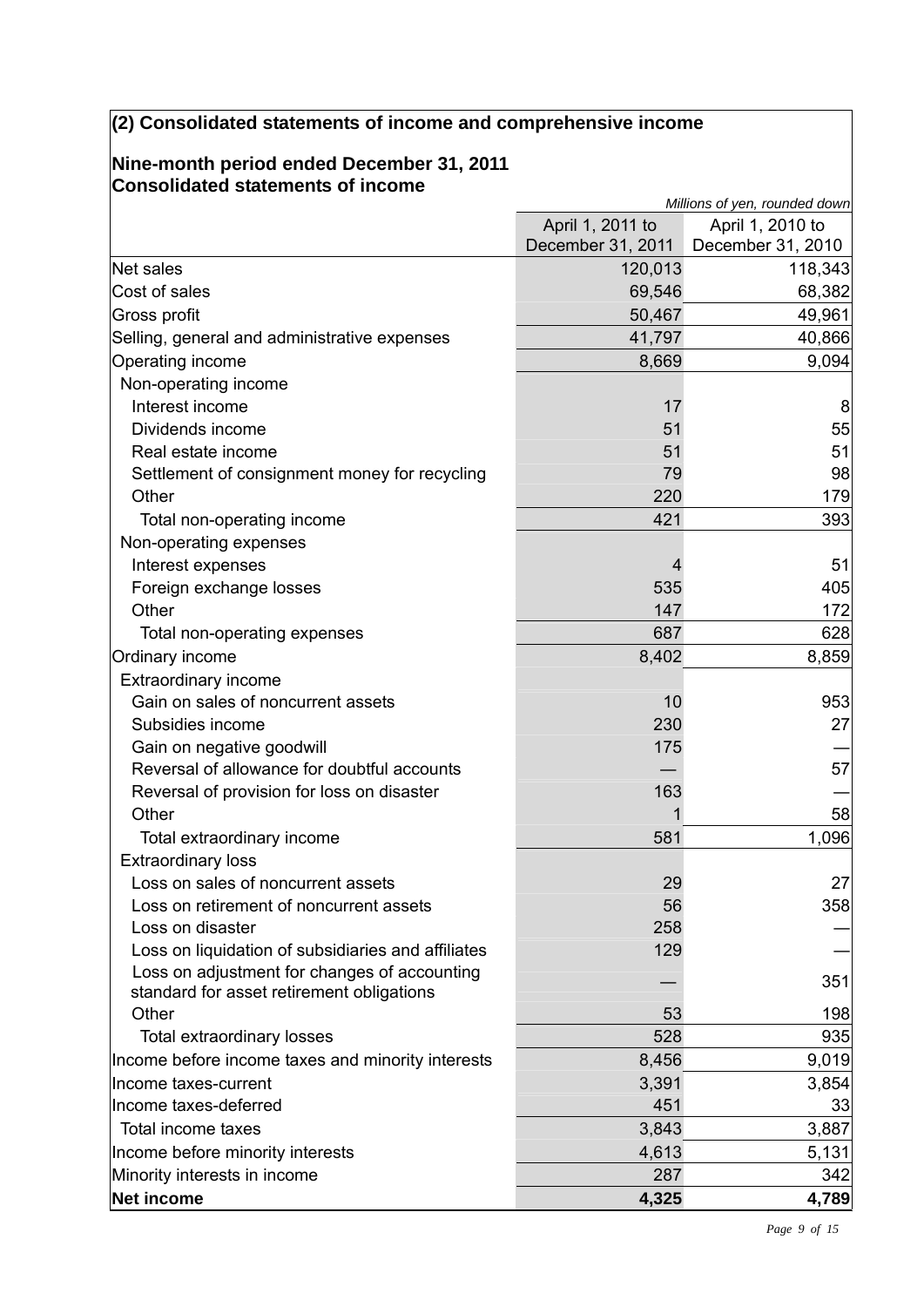| Consolidated statements of comprehensive income                   |                   |                               |  |
|-------------------------------------------------------------------|-------------------|-------------------------------|--|
|                                                                   |                   | Millions of yen, rounded down |  |
|                                                                   | April 1, 2011 to  | April 1, 2010 to              |  |
|                                                                   | December 31, 2011 | December 31, 2010             |  |
| Income before minority interests                                  | 4,613             | 5,131                         |  |
| Other comprehensive income                                        |                   |                               |  |
| Valuation difference on available-for-sale securities             | 44                | (60)                          |  |
| Foreign currency translation adjustment                           | (289)             | (536)                         |  |
| Total other comprehensive income                                  | (245)             | (597)                         |  |
| Comprehensive income                                              | 4,367             | 4,534                         |  |
| Comprehensive income attributable to                              |                   |                               |  |
| Comprehensive income attributable to owners of the<br>parent      | 4,270             | 4,394                         |  |
| Comprehensive income attributable to minority<br><b>interests</b> | 97                | 140                           |  |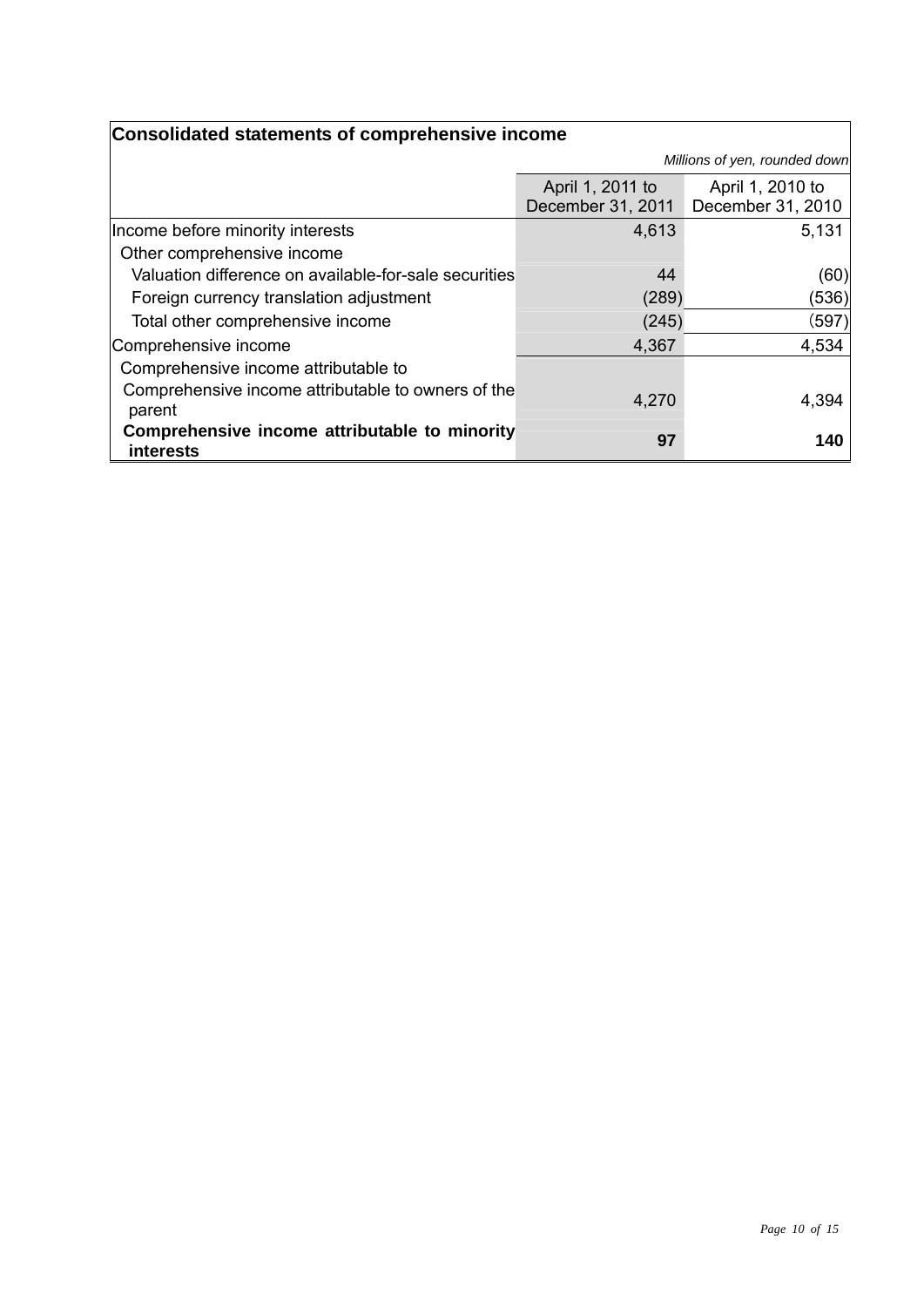|                                                     |                    | Millions of yen, rounded down |
|-----------------------------------------------------|--------------------|-------------------------------|
|                                                     | October 1, 2011 to | October 1, 2010 to            |
|                                                     | December 31, 2011  | December 31, 2010             |
| Net sales                                           | 44,028             | 42,077                        |
| Cost of sales                                       | 24,470             | 23,548                        |
| Gross profit                                        | 19,557             | 18,528                        |
| Selling, general and administrative expenses        | 14,781             | 14,073                        |
| <b>Operating income</b>                             | 4,775              | 4,454                         |
| Non-operating income                                |                    |                               |
| Interest income                                     | 8                  | 4                             |
| Dividends income                                    | 10                 | $\overline{7}$                |
| Real estate income                                  | 17                 | 16                            |
| Foreign exchange gains                              | 71                 |                               |
| Other                                               | 45                 | 52                            |
| Total non-operating income                          | 152                | 81                            |
| Non-operating expenses                              |                    |                               |
| Interest expenses                                   | 0                  | 12                            |
| Cost of real estate                                 | 5                  | 5                             |
| Foreign exchange losses                             |                    | 193                           |
| Depreciation                                        | 6                  | 10                            |
| Other                                               | 11                 | 10                            |
| Total non-operating expenses                        | 24                 | 232                           |
| Ordinary income                                     | 4,903              | 4,303                         |
| <b>Extraordinary income</b>                         |                    |                               |
| Gain on sales of noncurrent assets                  | $\mathbf 0$        |                               |
| Gain on reversal of loss on valuation of investment |                    | 171                           |
| securities                                          | 13                 |                               |
| Other                                               |                    | 5                             |
| Total extraordinary income                          | 14                 | 177                           |
| <b>Extraordinary loss</b>                           |                    |                               |
| Loss on sales of noncurrent assets                  |                    | 20                            |
| Loss on retirement of noncurrent assets             | 18                 | 154                           |
| Loss on sales of investment securities              |                    | 162                           |
| Other                                               | O                  |                               |
| Total extraordinary losses                          | 20                 | 338                           |
| Income before income taxes and minority interests   | 4,897              | 4,142                         |
| Income taxes-current                                | 2,064              | 1,596                         |
| Income taxes-deferred                               | 189                | 63                            |
| Total income taxes                                  | 2,253              | 1,660                         |
| Income before minority interests                    | 2,643              | 2,482                         |
| Minority interests in income                        | 90                 | 128                           |
| Net income                                          | 2,553              | 2,353                         |

## **Three-month period ended December 31, 2011**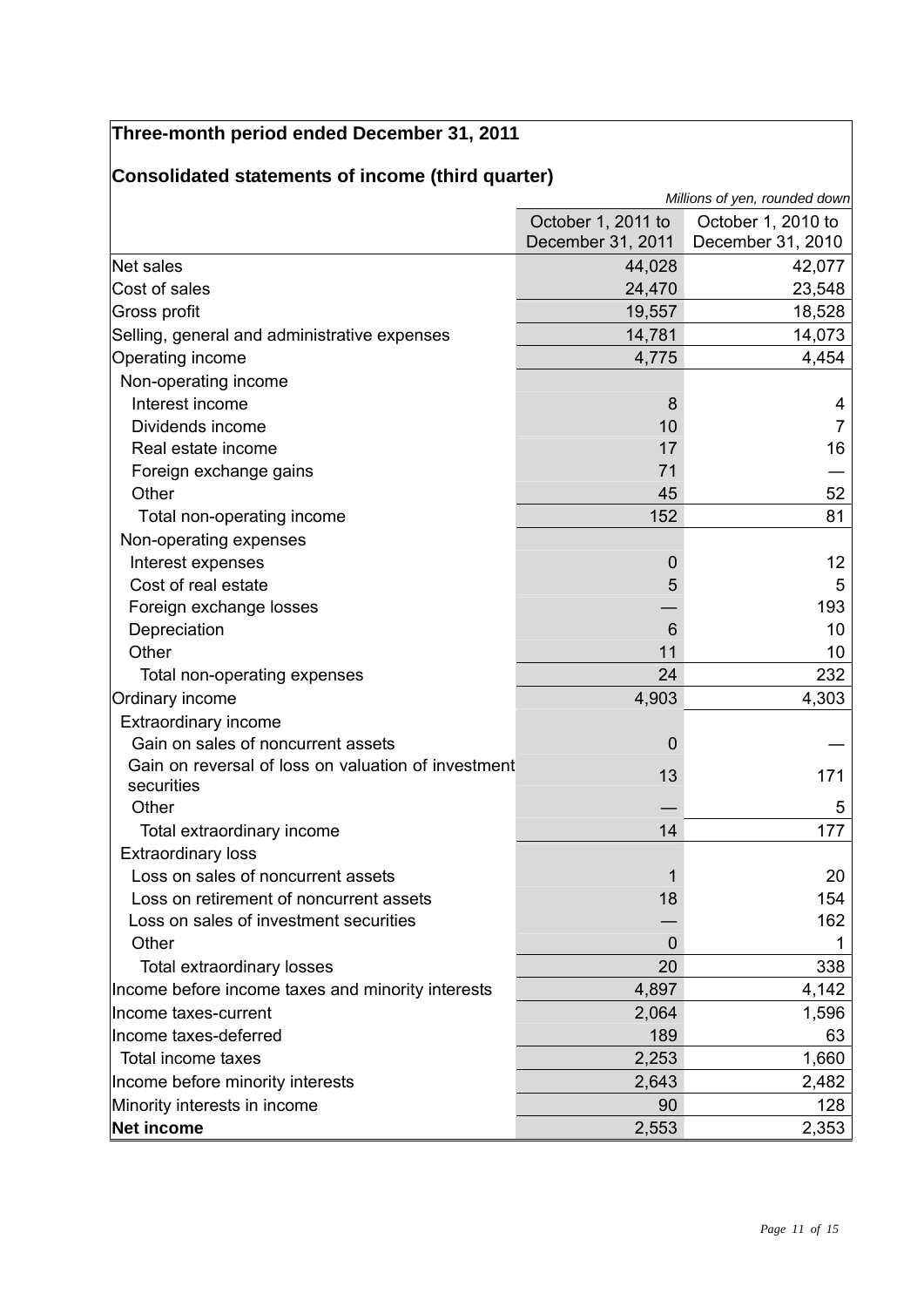| Consolidated statements of comprehensive income (third quarter) |                               |                    |  |
|-----------------------------------------------------------------|-------------------------------|--------------------|--|
|                                                                 | Millions of yen, rounded down |                    |  |
|                                                                 | October 1, 2011 to            | October 1, 2010 to |  |
|                                                                 | December 31, 2011             | December 31, 2010  |  |
| Income before minority interests                                | 2,643                         | 2,482              |  |
| Other comprehensive income                                      |                               |                    |  |
| Valuation difference on available-for-sale securities           | (8)                           | (15)               |  |
| Foreign currency translation adjustment                         | 122                           | (84)               |  |
| Total other comprehensive income                                | 114                           | (100)              |  |
| Comprehensive income                                            | 2,758                         | 2,382              |  |
| Comprehensive income attributable to                            |                               |                    |  |
| Comprehensive income attributable to owners of<br>the parent    | 2,616                         | 2,294              |  |
| Comprehensive income attributable to minority<br>interests      | 142                           | 87                 |  |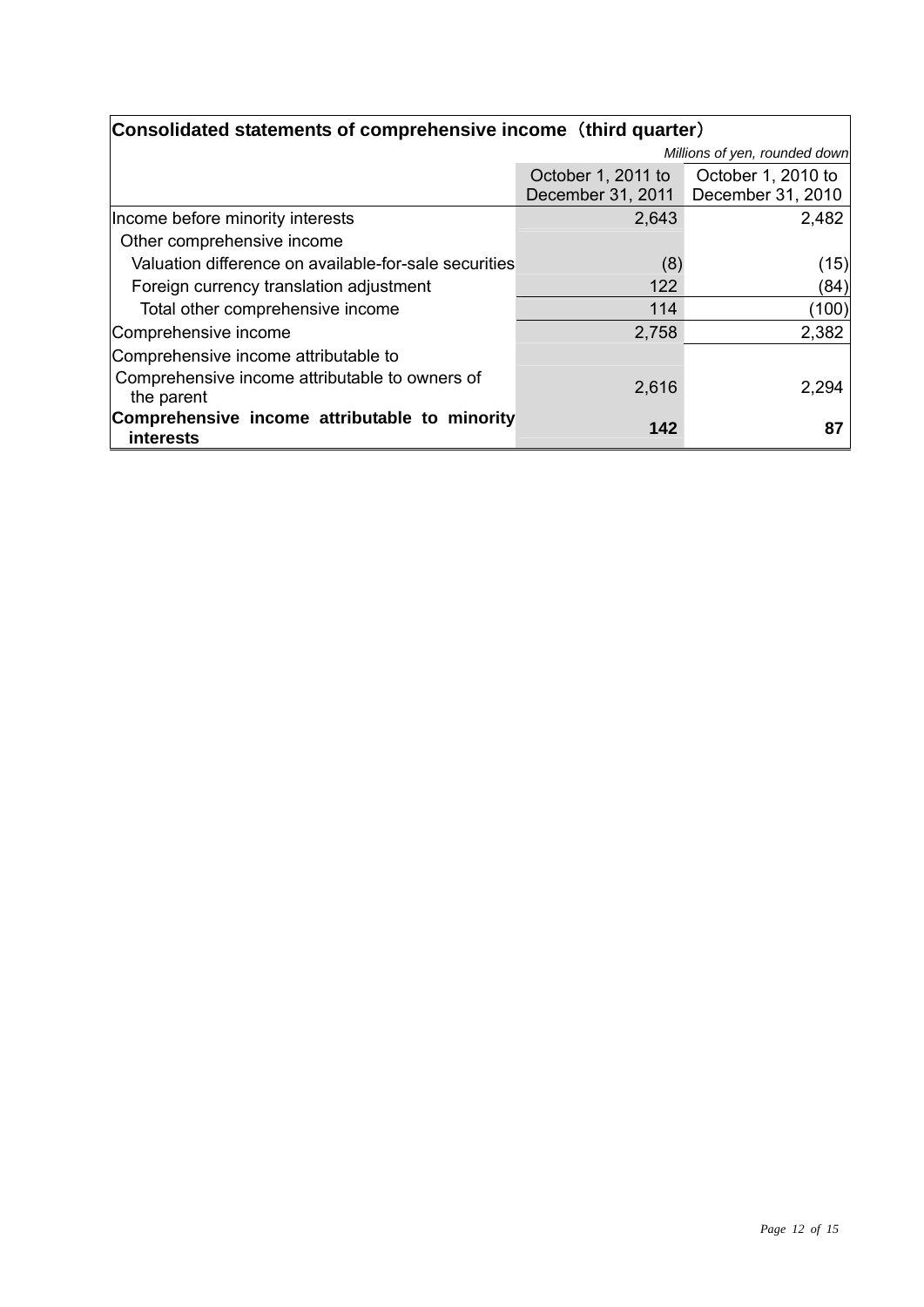| (3) Consolidated statements of cash flows                                                 |                                       |                                       |  |
|-------------------------------------------------------------------------------------------|---------------------------------------|---------------------------------------|--|
|                                                                                           | Millions of yen, rounded down         |                                       |  |
|                                                                                           | April 1, 2011 to<br>December 31, 2011 | April 1, 2010 to<br>December 31, 2010 |  |
| Net cash provided by (used in) operating activities                                       |                                       |                                       |  |
| Income before income taxes and minority interests                                         | 8,456                                 | 9,019                                 |  |
| Depreciation and amortization                                                             | 4,947                                 | 5,259                                 |  |
| Amortization of goodwill                                                                  | 441                                   | 432                                   |  |
| Gain on negative goodwill                                                                 | (175)                                 |                                       |  |
| Loss on adjustment for changes of accounting<br>standard for asset retirement obligations |                                       | 351                                   |  |
| Increase (decrease) in allowance for doubtful<br>accounts                                 | 6                                     | (317)                                 |  |
| Increase (decrease) in provision for bonuses                                              | (891)                                 | (235)                                 |  |
| Increase (decrease) in provision for directors'<br>bonuses                                | 10                                    | (25)                                  |  |
| Increase (decrease) in provision for retirement<br>benefits                               | 281                                   | 20                                    |  |
| Decrease (increase) in prepaid pension costs                                              | 105                                   | 131                                   |  |
| Increase (decrease) in provision for directors'<br>retirement benefits                    | 68                                    | 77                                    |  |
| Interest and dividends income                                                             | (69)                                  | (63)                                  |  |
| Interest expenses                                                                         | 4                                     | 51                                    |  |
| Foreign exchange losses (gains)                                                           | 440                                   | 388                                   |  |
| Subsidies income                                                                          | (230)                                 | (27)                                  |  |
| Loss (gain) on sales of investment securities                                             | (1)                                   | 127                                   |  |
| Loss (gain) on valuation of investment securities                                         |                                       | 0                                     |  |
| Loss (gain) on sales of noncurrent assets                                                 | 19                                    | (926)                                 |  |
| Loss on retirement of noncurrent assets                                                   | 56                                    | 358                                   |  |
| Loss on disaster                                                                          | 95                                    |                                       |  |
| Loss on liquidation of subsidiaries and affiliates                                        | 129                                   |                                       |  |
| Decrease (increase) in notes and accounts<br>receivable-trade                             | (8,481)                               | (6,676)                               |  |
| Decrease (increase) in inventories                                                        | (1,521)                               | (10)                                  |  |
| Increase (decrease) in notes and accounts<br>payable-trade                                | 1,473                                 | 461                                   |  |
| Decrease (increase) in accounts receivable-other                                          | (95)                                  | (43)                                  |  |
| Increase (decrease) in accounts payable-other                                             | (992)                                 | 193                                   |  |
| Increase (decrease) in accrued consumption taxes                                          | (169)                                 | 77                                    |  |
| Other, net                                                                                | (1, 512)                              | (22)                                  |  |
| Subtotal                                                                                  | 2,395                                 | 8,605                                 |  |
| Interest and dividends income received                                                    | 72                                    | 108                                   |  |
| Interest expenses paid                                                                    | (5)                                   | (53)                                  |  |
| Proceeds from subsidies                                                                   | 230                                   | 27                                    |  |
| Payments for loss on disaster                                                             | (1,308)                               |                                       |  |
| Income taxes paid                                                                         | (4, 212)                              | (4,079)                               |  |
| Net cash provided by (used in) operating activities                                       | (2,827)                               | 4,607                                 |  |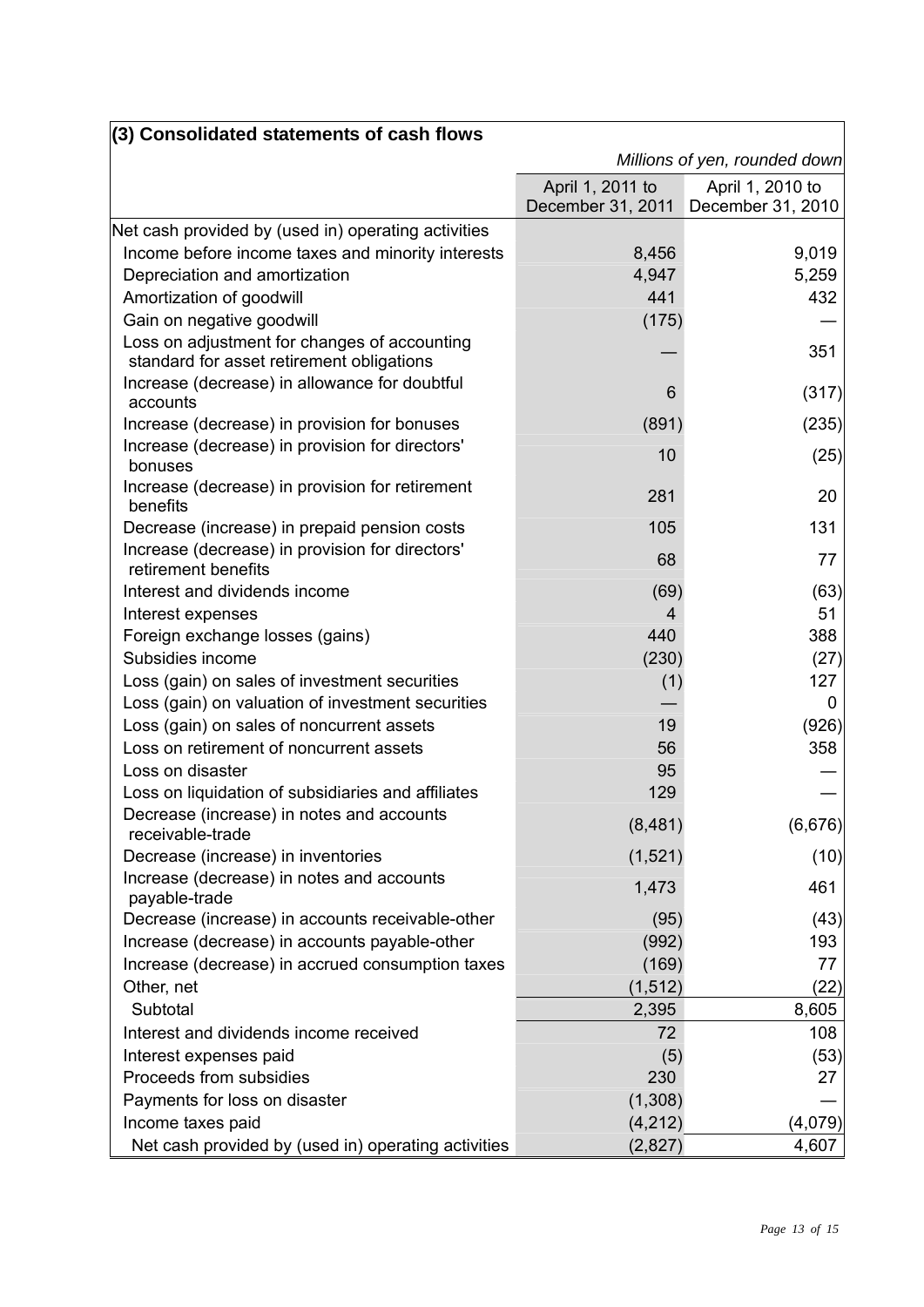| <b>Consolidated statements of cash flows, continued</b>                                             |                                     |                  |
|-----------------------------------------------------------------------------------------------------|-------------------------------------|------------------|
|                                                                                                     | Millions of yen, rounded down       |                  |
|                                                                                                     | April 1, 2011 to                    | April 1, 2010 to |
|                                                                                                     | December 31, 2011 December 31, 2010 |                  |
| Net cash provided by (used in) investing activities                                                 |                                     |                  |
| Purchase of property, plant and equipment                                                           | (3, 156)                            | (2, 206)         |
| Proceeds from sales of property, plant and<br>equipment                                             | 126                                 | 3,118            |
| Purchase of intangible assets                                                                       | (228)                               | (258)            |
| Proceeds from sales of intangible assets                                                            |                                     | U                |
| Purchase of investment securities                                                                   | (13)                                | (14)             |
| Proceeds from sales of investment securities                                                        | 7                                   | 208              |
| Purchase of stocks of subsidiaries and affiliates                                                   | (13)                                | (93)             |
| Payments of loans receivable                                                                        | (99)                                | (79)             |
| Collection of loans receivable                                                                      | 108                                 | 5                |
| Payments for guarantee deposits                                                                     | (124)                               | (30)             |
| Proceeds from collection of guarantee deposits                                                      | 203                                 | 277              |
| Other, net                                                                                          | (68)                                | (56)             |
| Net cash provided by (used in) investing activities                                                 | (3,257)                             | 872              |
| Net cash provided by (used in) financing activities                                                 |                                     |                  |
| Net increase (decrease) in short-term loans payable                                                 | (26)                                | (851)            |
| Proceeds from long-term loans payable                                                               |                                     | 3                |
| Repayment of long-term loans payable                                                                | (184)                               | (2, 188)         |
| Proceeds from exercise of stock option                                                              | 614                                 | 52               |
| Cash dividends paid                                                                                 | (893)                               | (692)            |
| Cash dividends paid to minority shareholders                                                        | (117)                               | (114)            |
| Repayments of lease obligations                                                                     | (82)                                | (67)             |
| Net cash provided by (used in) financing activities                                                 | (690)                               | (3,858)          |
| Effect of exchange rate change on cash and cash<br>equivalents                                      | (221)                               | (209)            |
| Net increase (decrease) in cash and cash equivalents                                                | (6,997)                             | 1,410            |
| Cash and cash equivalents at beginning of period                                                    | 18,238                              | 4,469            |
| Increase (decrease) in cash and cash equivalents<br>resulting from change of scope of consolidation |                                     | 27               |
| Cash and cash equivalents at end of period                                                          | 11,241                              | 5,908            |